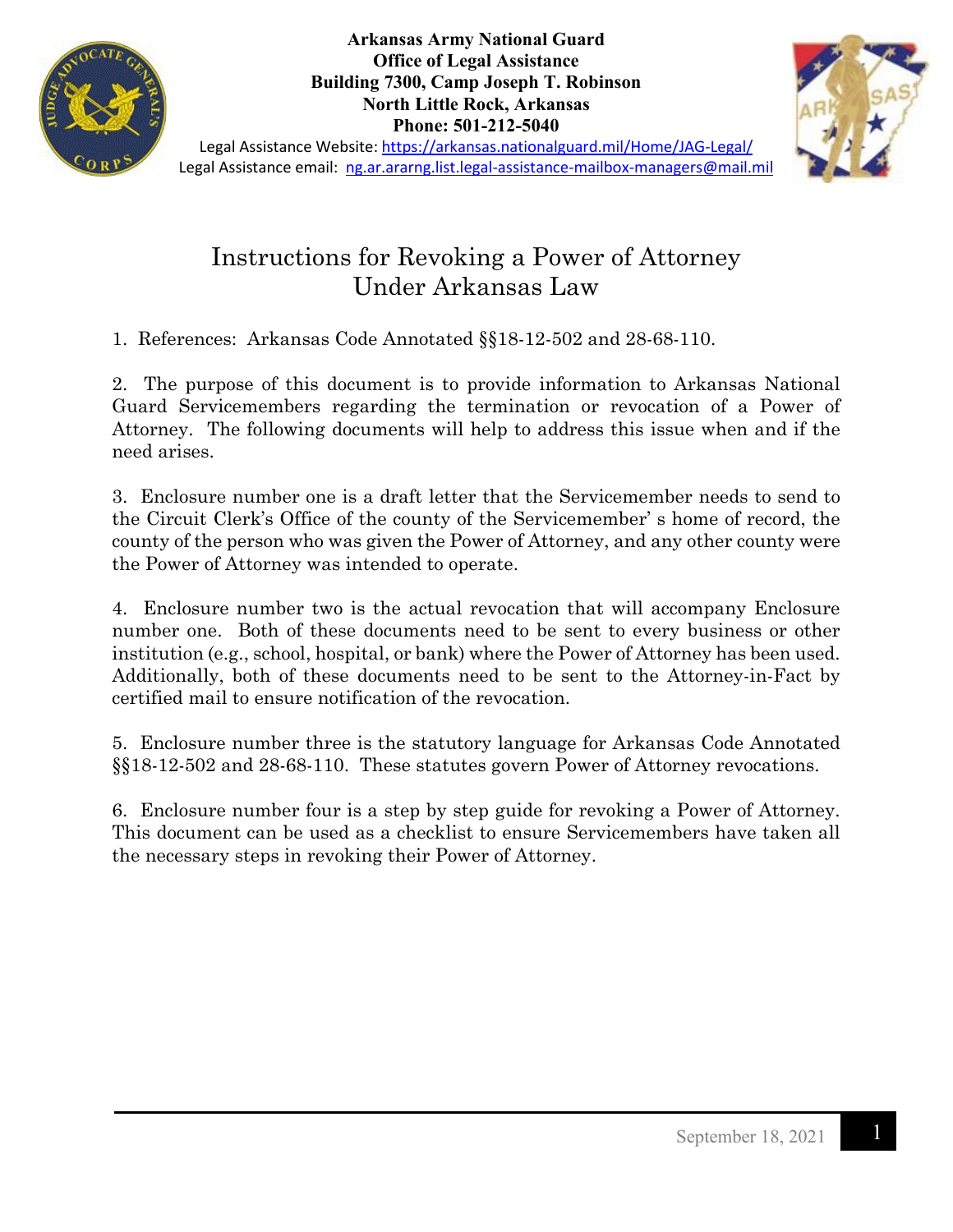**Enclosure 1:**

### **[INSERT NAME AND ADDRESS]**

# **[INSERT DATE]**

# **[INSERT Circuit Clerk's Office Address; Business Address; or other applicable address]**

# **RE: Revocation of Power of Attorney given to [INSERT NAME of POA]**

Dear Clerk:

Please find enclosed my written revocation of a Power of Attorney given to the above referenced individual. This termination of the power of attorney is made in accordance with Arkansas Code Annotated §§18-12-502 and 28-68-110. Please file this revocation in the appropriate office and return a copy to me in the enclosed selfaddressed stamped envelope. Thank you for your assistance in this matter. If you have any questions please feel free to contact me at **[HOWEVER SOLDIER WANTS TO BE CONTACTED, e.g., address, email address, phone number, etc.]**

Sincerely,

[**INSERT NAME] [ADDRESS]** 

 $\overline{\phantom{a}}$  , where  $\overline{\phantom{a}}$  , where  $\overline{\phantom{a}}$  ,  $\overline{\phantom{a}}$  ,  $\overline{\phantom{a}}$  ,  $\overline{\phantom{a}}$  ,  $\overline{\phantom{a}}$  ,  $\overline{\phantom{a}}$  ,  $\overline{\phantom{a}}$  ,  $\overline{\phantom{a}}$  ,  $\overline{\phantom{a}}$  ,  $\overline{\phantom{a}}$  ,  $\overline{\phantom{a}}$  ,  $\overline{\phantom{a}}$  ,  $\overline{\phantom{a}}$  ,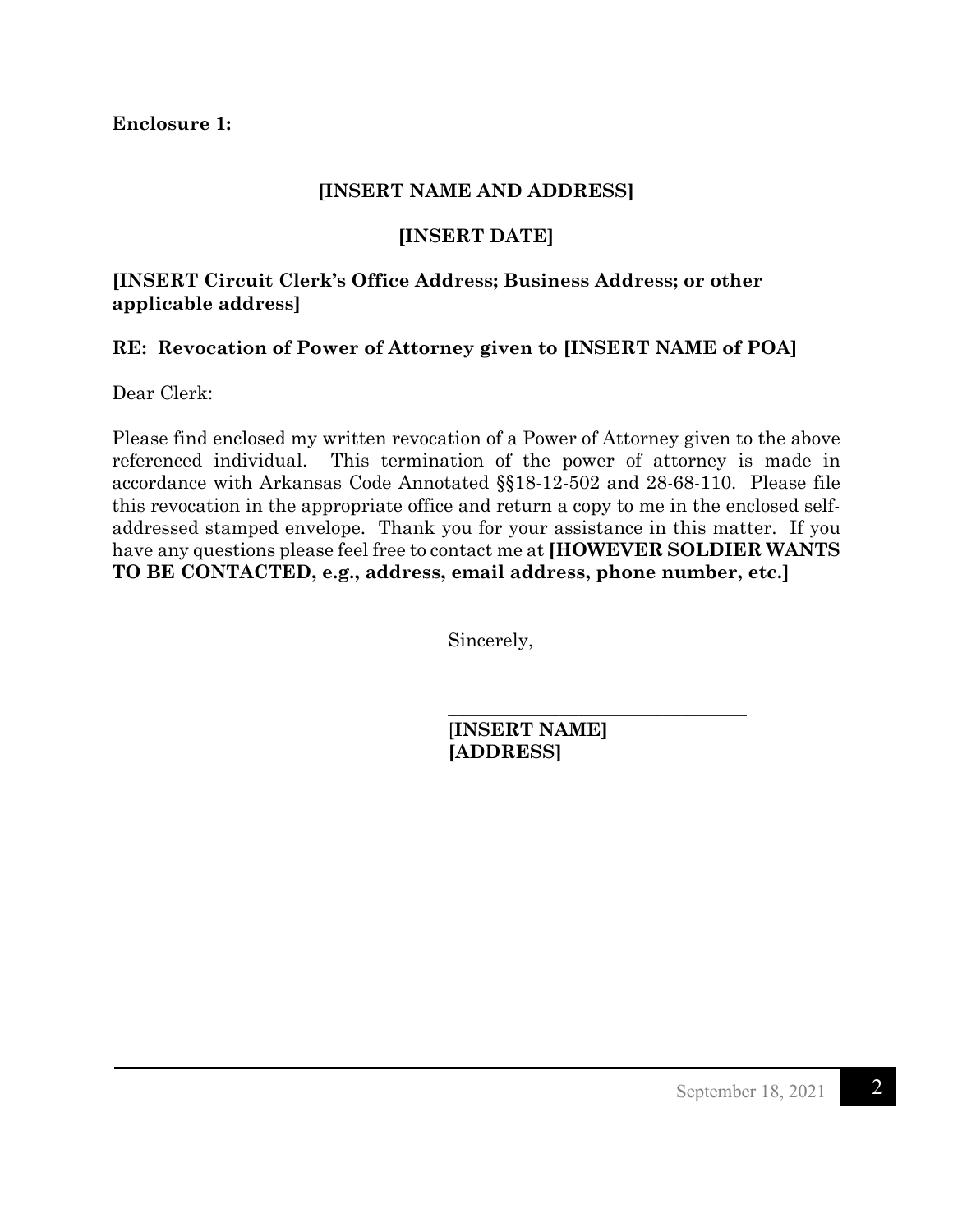**Enclosure 2:**

#### **POWER OF ATTORNEY REVOCATION**

#### KNOW ALL MEN BY THESE PRESENTS:

That I, **[INSERT NAME] ,** Principal, of **[INSERT ADDRESS]**, on **[INSERT DATE or MONTH]** executed a General Power of Attorney naming **[INSERT NAME OF POA] ,** of **[INSERT POA'S ADDRESS]** as my attorneyin fact.

I now wish to revoke said power of attorney under the laws of the State of Arkansas found at Arkansas Code Annotated §§ 18-12-502 and 28-68-110. The power of attorney shall be revoked and deemed void as of filing with this Court.

Witness my hand this  $\_\_\_\_\$  day of  $\_\_\_\_\_\_\$  20 $\_\_\_\$ .

 $\overline{\phantom{a}}$  , where  $\overline{\phantom{a}}$  , where  $\overline{\phantom{a}}$  ,  $\overline{\phantom{a}}$  ,  $\overline{\phantom{a}}$  ,  $\overline{\phantom{a}}$  ,  $\overline{\phantom{a}}$  ,  $\overline{\phantom{a}}$  ,  $\overline{\phantom{a}}$  ,  $\overline{\phantom{a}}$  ,  $\overline{\phantom{a}}$  ,  $\overline{\phantom{a}}$  ,  $\overline{\phantom{a}}$  ,  $\overline{\phantom{a}}$  ,  $\overline{\phantom{a}}$  , [**INSERT NAME] – Principal** 

#### **ACKNOWLEDGMENT**

STATE OF ARKANSAS ) ) ss COUNTY OF  $\qquad \qquad$  )

 I, the undersigned, do certify that on this date, personally appeared before me, a notary public for the State and County indicated above,  $\frac{1}{\sqrt{1-\frac{1}{\sqrt{1-\frac{1}{\sqrt{1-\frac{1}{\sqrt{1-\frac{1}{\sqrt{1-\frac{1}{\sqrt{1-\frac{1}{\sqrt{1-\frac{1}{\sqrt{1-\frac{1}{\sqrt{1-\frac{1}{\sqrt{1-\frac{1}{\sqrt{1-\frac{1}{\sqrt{1-\frac{1}{\sqrt{1-\frac{1}{\sqrt{1-\frac{1}{\sqrt{1-\frac{1}{\sqrt{1-\frac{1}{\sqrt{1-\frac{1}{\sqrt{1-\frac{$ being duly sworn, subscribed his name to this instrument and acknowledged to me, being of sound mind, that it was his voluntary act and deed. IN WITNESS THEREOF, I have hereunto set my hand and affixed my official seal on this day of  $\_\_\_\_\_\_\_\_\_\_\_\_\_\_\_\_\_\_\_\_\_\_\_\_\_\_$ 

 $\frac{1}{\sqrt{2}}$  ,  $\frac{1}{\sqrt{2}}$  ,  $\frac{1}{\sqrt{2}}$  ,  $\frac{1}{\sqrt{2}}$  ,  $\frac{1}{\sqrt{2}}$  ,  $\frac{1}{\sqrt{2}}$  ,  $\frac{1}{\sqrt{2}}$  ,  $\frac{1}{\sqrt{2}}$  ,  $\frac{1}{\sqrt{2}}$  ,  $\frac{1}{\sqrt{2}}$  ,  $\frac{1}{\sqrt{2}}$  ,  $\frac{1}{\sqrt{2}}$  ,  $\frac{1}{\sqrt{2}}$  ,  $\frac{1}{\sqrt{2}}$  ,  $\frac{1}{\sqrt{2}}$ 

[SEAL]

Notary Public

My Commission Expires: \_\_\_\_\_\_\_\_\_\_\_\_\_\_\_\_\_\_\_\_\_\_\_\_.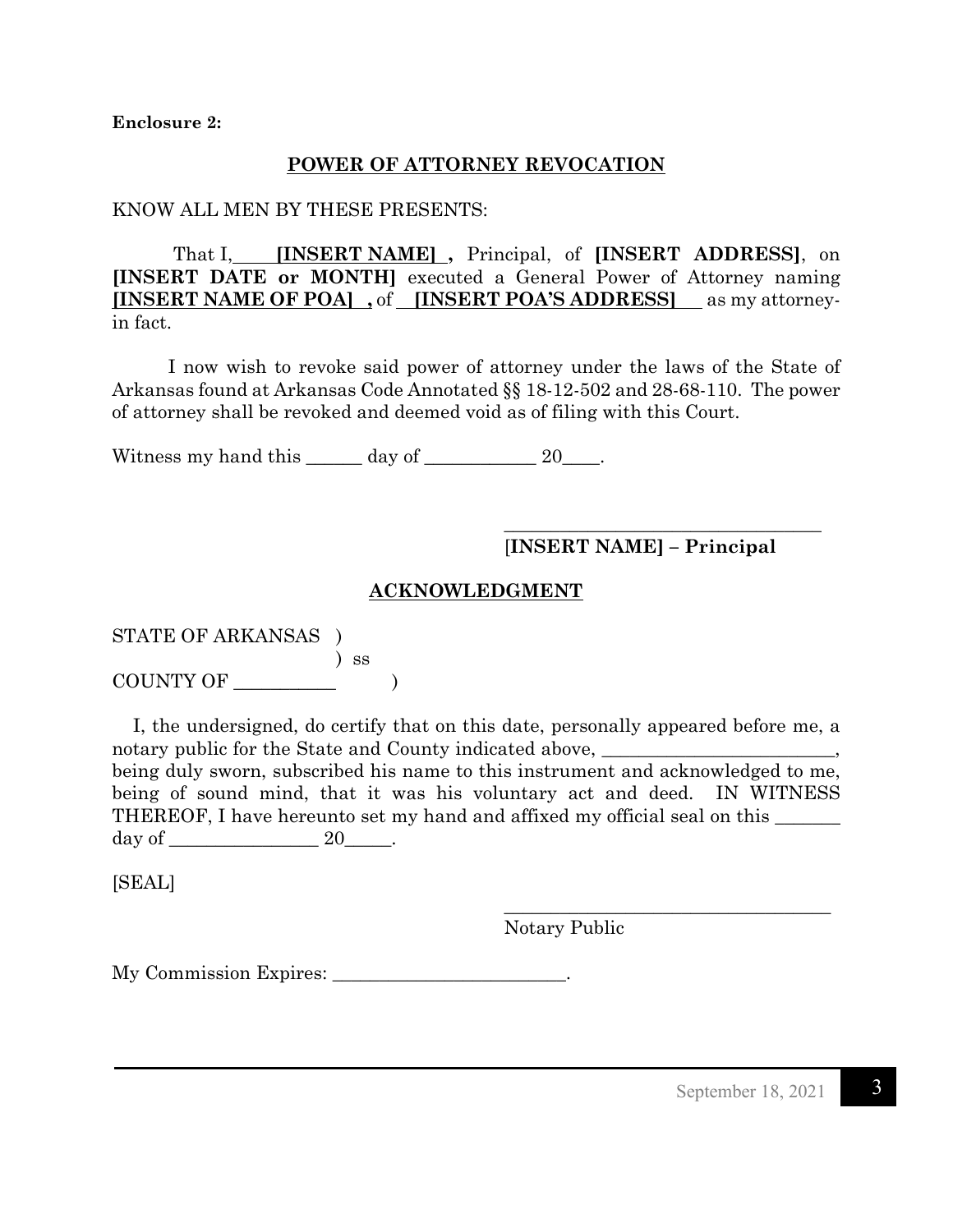# **Enclosure 3:**

## **Arkansas Code Annotated § 18-12-502. Written revocation--Filing requirement**

(a)(1) A power of attorney, acknowledged or proved and certified as prescribed by this act, may be revoked by the maker of the power of attorney or his or her legal representatives.

(2) The revocation shall be in writing acknowledged or proved before the proper court or officer and filed for record in the county or counties where the power of attorney was intended to operate.

(b) A power of attorney is revoked and void from the time of filing the revocation for record.

## **Arkansas Code Annotated § 28-68-110. Termination of power of attorney or agent's authority.**

(a) A power of attorney terminates when:

- (1) the principal dies;
- (2) the principal becomes incapacitated, if the power of attorney is not durable;
- (3) the principal revokes the power of attorney;
- (4) the power of attorney provides that it terminates;
- (5) the purpose of the power of attorney is accomplished; or

 (6) the principal revokes the agent's authority or the agent dies, becomes incapacitated, or resigns, and the power of attorney does not provide for another agent to act under the power of attorney.

(b) An agent's authority terminates when:

- (1) the principal revokes the authority;
- (2) the agent dies, becomes incapacitated, or resigns;
- (3) an action is filed for the dissolution or annulment of the agent's marriage to the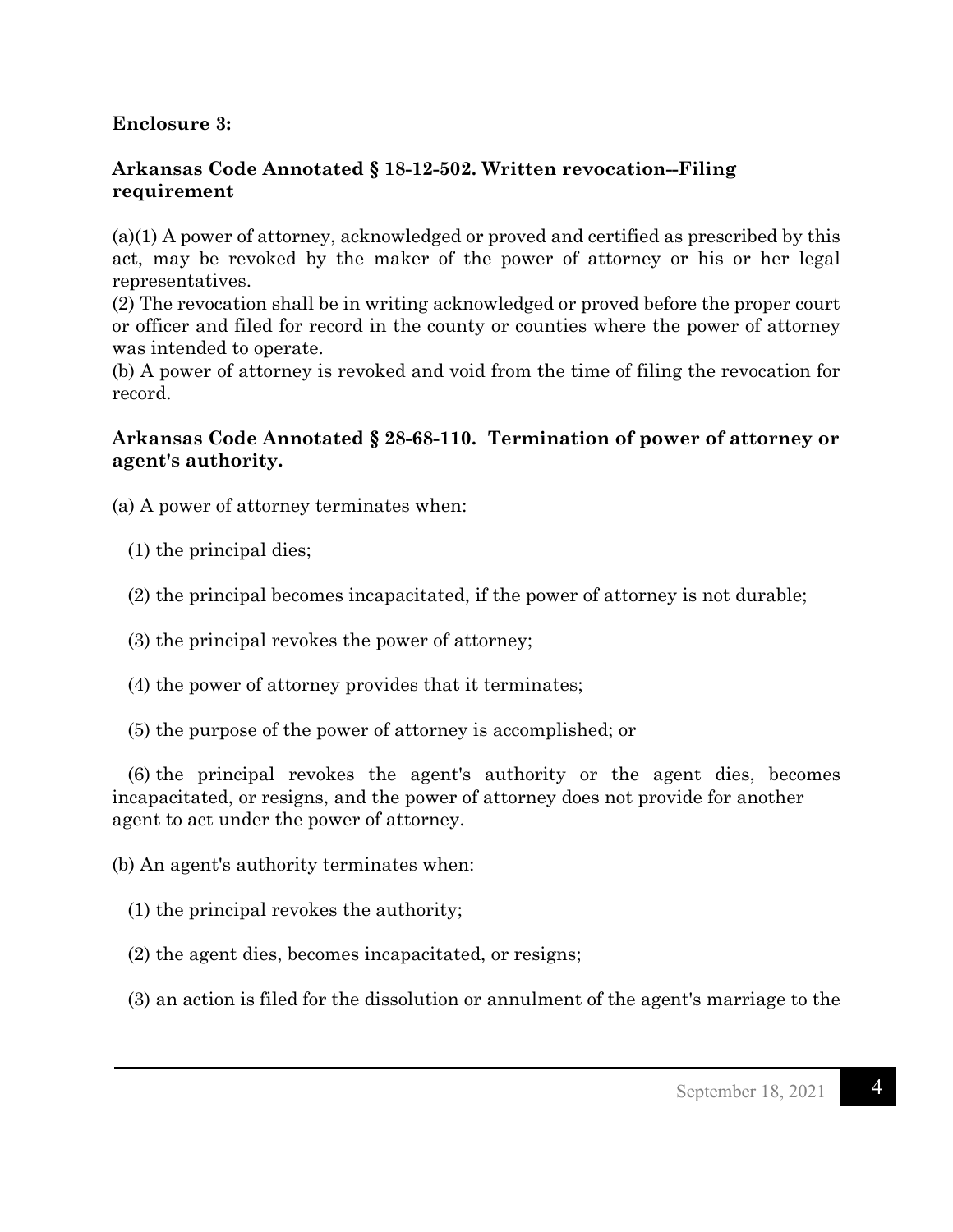principal or their legal separation, unless the power of attorney otherwise provides; or

(4) the power of attorney terminates.

(c) Unless the power of attorney otherwise provides, an agent's authority is exercisable until the authority terminates under subsection (b), notwithstanding a lapse of time since the execution of the power of attorney.

(d) Termination of an agent's authority or of a power of attorney is not effective as to the agent or another person that, without actual knowledge of the termination, acts in good faith under the power of attorney. An act so performed, unless otherwise invalid or unenforceable, binds the principal and the principal's successors in interest.

(e) Incapacity of the principal of a power of attorney that is not durable does not revoke or terminate the power of attorney as to an agent or other person that, without actual knowledge of the incapacity, acts in good faith under the power of attorney. An act so performed, unless otherwise invalid or unenforceable, binds the principal and the principal's successors in interest.

(f) The execution of a power of attorney does not revoke a power of attorney previously executed by the principal unless the subsequent power of attorney provides that the previous power of attorney is revoked or that all other powers of attorney are revoked.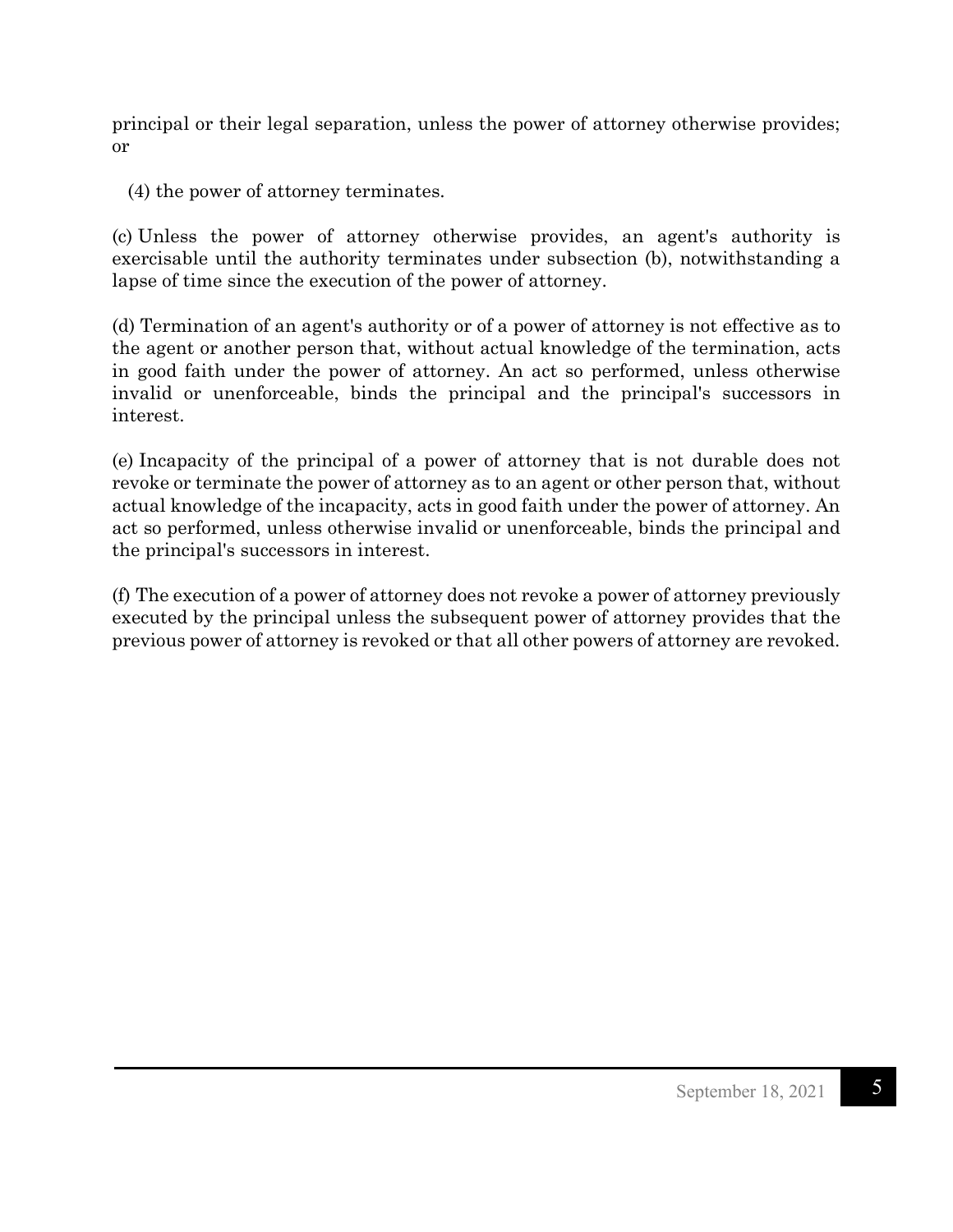## **Enclosure 4:**

## **STEPS TO TERMINATING YOUR POWER OF ATTORNEY**

- 1. Ensure that a revocation of the Power of Attorney is what you need to do. Discuss your course of action with the Division of Legal Assistance prior to taking any action.
- 2. Send the foregoing letter and revocation to the Circuit Clerk's Office of the county of the Soldier's home of record, the county of the person who was given the Power of Attorney, and any other county were the Power of Attorney was intended to operate. Also send it to any business or other institution (e.g., bank, hospital, car dealership, school, or other business) where the Power of Attorney has been used by the Attorney-in-Fact. Send this notification via certified mail.
- 3. Courtesy copy your Attorney-in-Fact with the foregoing letter and revocation to put them on notice of the termination of their power. Send this notification via certified mail. Sending a certified letter to the originally appointed Power of Attorney serves as legal notice of his revocation of duties. Be sure to save the receipt of certified mail as proof of service that notice was given. Oral notification is not enough to revoke the Power of Attorney.
- 4. Try to retrieve the original Power of Attorney documents. If you are unable to retrieve them, or your previous Attorney-in-Fact refuses to return them, your receipt of certified mail will provide proof of notice of revocation.
- 5. If you execute another Power of Attorney, naming another or the same Attorney-in-Fact, send the new Power of Attorney documents to the appropriate parties. (E.g., the County Clerk, banks, hospitals, the new Attorney-in-Fact, etc.)
- 6. If you fear your credit has been damaged as a result of your Attorney-in-Fact's actions, you can obtain a free credit report from [www.annualcreditreport.com.](http://www.annualcreditreport.com/)